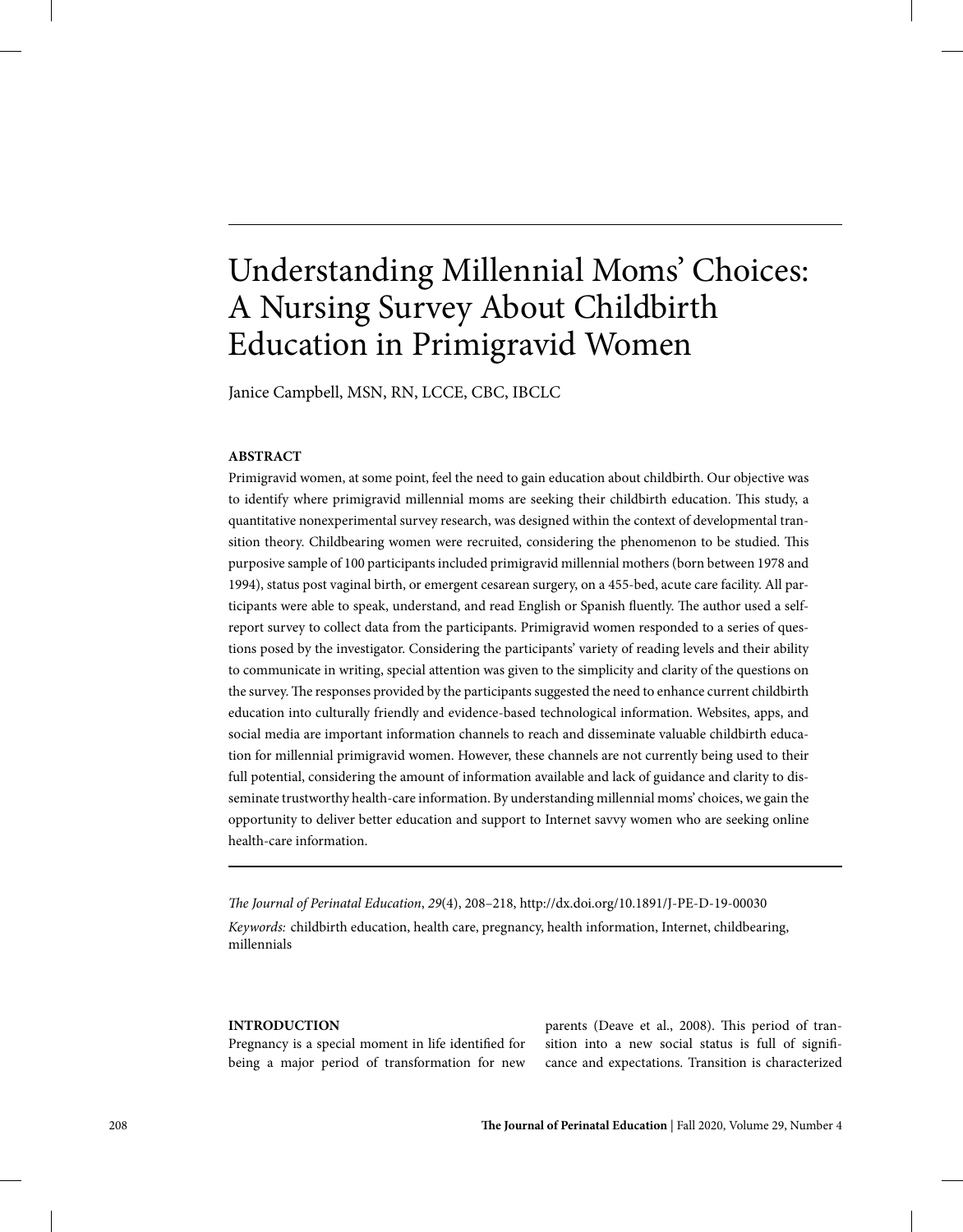by those changes related to patterns of behavior, identities, roles, relationships, and abilities (Schumacher & Meleis, 1994). A transition can be characterized by single or multiple situational experiences that require preparation and knowledge. As a response to that, women facing the maternal phase of life and their families, develop confidence and coping skills to master the new roles and the transformation of relationships in those roles (Meleis et al., 2000). This transition is a major lifestyle change and requires preparation and many practical adjustments. Yet to ensure the family/communities' health and safety, it is critical to focus on the well-being of women by exploring the intersection of gender, health, and urban environments where this large segment of humanity establishes their living experience (Meleis et al., 2013).

Over the course of many years, there has been a variation in how women prepare for the arrival of their babies. Until the beginning of the 20th century, women learned about birth from the women in their surroundings, such as their sisters, mothers, grandmothers, and wise women in their communities. Starting in the last half of the century society witnessed the birth transition from home to hospital and from the midwife to obstetrician (Lothian & Hotelling, 2012). During this same period, the need arose for childbirth education, since the educational chain, mother–grandmother–midwives, was broken and giving birth became an inhospital medical procedure. Another aspect to be considered in this scenario was that many childbearing women no longer stayed home, and this social fact changed the amount of time and interaction that women traditionally had with each other.

Coping with the transition into motherhood requires preparation and social support (Arcia et al., 2019). As women start their preparation for childbirth, a new social interaction develops. In these groups, new mothers-to-be gain more confidence, support, and equilibrium, and form a unique bond with other women who are going through a similar life transition (Nolan et al., 2012).

Couples began to seek parenthood education classes and expected that, after the classes, they would feel more confident as parents, more secure in taking care of their newborn child, and would have reduced their fear of childbirth (Karlström & Rising-Holmström, 2019). Antenatal classes could positively affect a couple's relationship (Ahldén et al., 2012; Karlström & Rising-Holmström, 2019), and provide pregnant women and their partners with understanding and knowledge in regard to the

Antenatal education is designed to guide women to think differently about birth, dismiss myths, and ultimately make positive informed decisions.

childbirth process, confidence, and self-realization (Barimani et al., 2018).

Developing confidence, as well as mastering pain coping techniques during labor, is one of the focal points during childbirth education. The creation of a realistic birth plan and the understanding that things can change, help the mother to be more mindful and empowered about the process of giving birth (Warriner et al., 2012). Considering the multitude of challenges surrounding pregnancy, the postpartum period, and parenting, the benefits of a supportive childbirth preparation group are many.

Childbirth classes improve the maternal sense of preparedness and control, and also promote a feeling of self-confidence (Tabib & Crowther, 2018). Antenatal education is designed to guide women to think differently about birth, dismiss myths, and ultimately make positive informed decisions (Lothian & Hotelling, 2012). For childbirth educators it is a challenge, nowadays, reaching new mothers and engaging them in a formal prenatal education program. What is changing?

Recently, other ways of preparation for childbirth are becoming more popular (Declercq et al., 2007; Savage, 2006; Yarrington et al., 2018). Individuals tend to look for learning strategies that best suit their needs. Traditional childbirth educators are facing challenges to engage and prepare a new generation of expectant parents in live classes (De Vries & De Vries, 2007; Declercq et al., 2007).

There is a cultural, social, and technological revolution influencing all aspects of human life. The technologization, defined as the rapid increase in ownership, access, and dependency on technology (Patel et al., 2014), is a major factor influencing changes in contemporary societies. These changes also influence the way the childbearing community prepares and deals with the arrival of a new baby in the family. More than ever before, millennial women have greater access to information about pregnancy and childbirth (Hauck et al., 2016).

Another important aspect of childbirth education is the amount of time new moms are willing to spend on getting ready for the transition. Spending mindful time preparing for the birth of a baby can influence how women are giving birth, as well as its outcomes (Warriner et al., 2012).

This study investigates a specific population, the Millennial Moms, mothers who were born between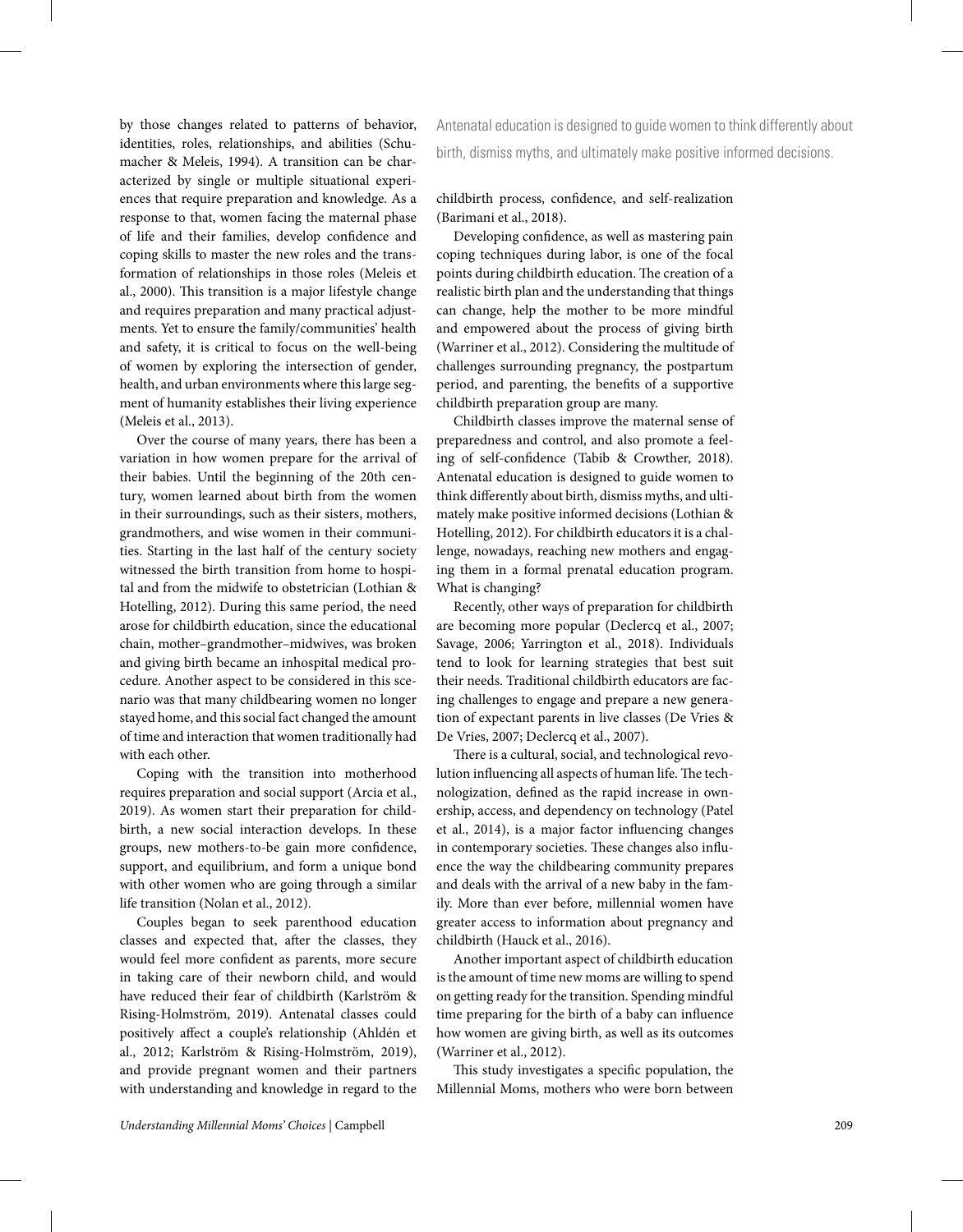1978 and 1994 (Weber, 2014). According to the Baby Center 2014 Millennial Mom Report, in the United States, 83% of new moms are millennials (as cited in Baby Center, 2014).

The relevance of this study is that by understanding millennial women's needs and expectations, regarding childbirth education, health-care providers will find ways of responding to the diversity of today's mothers and contribute positively to empowering them in making educated choices during the childbearing stage of life. Although many studies are describing the millennial generation, currently no articles or research have addressed the millennial mom's choices in childbirth preparation.

The purpose of this quantitative study is to identify where our primigravid millennial moms are seeking their childbirth education. The clinical research question is: What is the principal source of childbirth education to primigravid millennial mothers?

# **METHODS**

#### *Research Design*

This quantitative study has a nonexperimental research design. The researcher intended to describe, via survey, choices and attitudes exhibited by firsttime moms regarding the preparation for the birth of their child. As defined by Polit and Beck (2017), nursing survey research is designed to gather information about the prevalence, distribution, and interrelations of phenomenality within a population. The data was collected from the participants, though a self-report survey. Primigravid women were invited to respond to a series of questions (questionnaire) posed by the investigator. Questionnaires were selfadministered; respondents read the questions and gave their answers in writing (Polit & Beck, 2017). In this study, considering the participants' variety of reading levels and their ability to communicate in writing, special attention was given to the simplicity and clarity of the questions in the survey.

In this study, a population of childbearing women was selected considering the phenomenon to be studied. This purposive sample includes primigravid millennial mothers (born between 1978 and 1994), status post vaginal birth, or emergent cesarean surgery in a 455-bed acute care facility. Both single and married women were targeted in a manner that reflected the cultural diversity of females assisted in this institution. Subjects were able to speak, understand, and read English or Spanish fluently.

## *Data Collection*

The principal investigator and research assistants obtained the consent. A script was provided to all investigators involved in data collection. The data was collected from the participants, though a self-report survey called Understanding Millennial Moms' Choices. The survey was created and designed by the investigator. Before its application, the data collection instrument of this study was submitted to three experts in the field for content validity. Their feedback was analyzed, and, based on their contributions, improvements were done to enhance the effectiveness of each question. Internal consistency was not determinate since this is the first time the tool was used.

The data collection instrument was officially translated into Spanish by the hospital language coordinator to be used by the Spanish-speaking participants. An official hospital interpreter or Cyra-Phone was utilized, by the researcher's assistant who did not speak Spanish, during the consent obtaining process with the Spanish-speaking participants.

# *Data Analysis*

The closed-ended survey responses were entered, by the primary investigator, into an Excel data file, and submitted to a statistician professional for data analysis. This quantitative data was analyzed descriptively using Statistical Package for the Social Sciences (SPSS) Version 22.0 (IBM, 2013). The findings are presented in this article.

## *Ethics*

The study was conducted in agreement with the actual World Medical Association Declaration of Helsinki (2013). The Mount Sinai South Nassau Hospital's Nursing Research Evidence-Based Practice Council, as a subgroup of the Protocol Review Committee, determined the study status to be exempt from Institutional Review Board, also known as an independent ethics committee, ethical review board, or research ethics board (IRB). The study was approved, and all participants had their informed consent signed before answering the survey.

The subject was verbally invited to be part of the study based on inclusion criteria. We were unable to approach all 221 eligible participants during the study period. Of 114 mothers approached, 100 (87.72%) agreed to participate in the study. Therefore, a sample size of 100 questionnaires was obtained. Women who were multigravida, had an elective cesarean surgery, as well as those women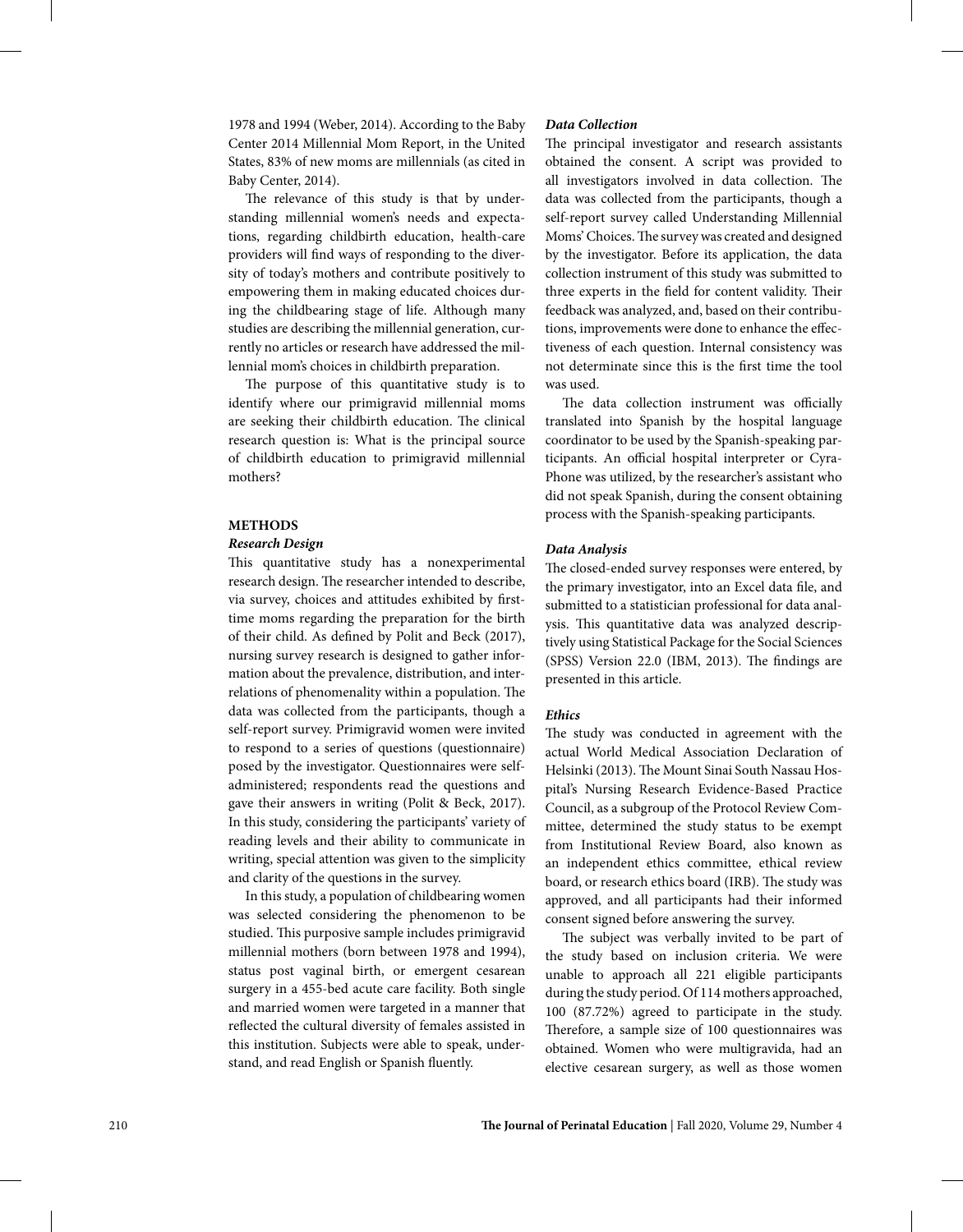

**Figure 1.** How long the women who are immigrants  $(N = 41)$  have been living in the United States.

who spoke a language other than English or Spanish were eliminated from the study due to exclusion criteria.

## **RESULTS**

In total 100 primigravid women participated in this study by answering the questionnaire. These women ranged in age from 21 to 38 years with a median age of 29 years 6 months.

Demographically, 64% of the participants were born in the United States. Among participants born outside the United States were women who were born in Bulgaria, Colombia, Dominican Republic, Ecuador, El Salvador, France, Germany, Guatemala, Honduras, India, Israel, Nicaragua, Nigeria, Philippines, Puerto Rico, Russia, Sierra Leone, Trinidad, Uzbekistan, and Venezuela. Most of them had been in America for more than 5 years (Figure 1). Out of 100 questionnaires, 12% were answered in Spanish. It was noticed that several women born in Spanish countries were fluent in English. As typical of the state of New York, a significant cultural diversity was noticed among the participants.

Studies have demonstrated that families come to the United States with a deep determination to work hard and sacrifice for a better life for their children (Suárez-Orozco et al., 2012; Valdez et al., 2013).

Table 1 represents the results of the demographic variables of this study. An eight-category measure of mothers' educational attainment was used. This measure refers to the highest educational level at the time of the survey. Sixty-three percent of the participants had a college, bachelor's, master's, or doctoral degree. Most participants were married (69%) and 45% identified themselves as White/Caucasian, followed by 37% of Hispanic/Latino. The percentage of millennial mothers who were employed (67%) at survey time was significantly higher than unemployed participants (19%).

# TABLE 1 **Participants Demographics—Data Presented as a Percent of Sample (***N* **= 100)**

| <b>Variables</b>              | n (%) |
|-------------------------------|-------|
| Educational attainment        |       |
| <9 years                      | 1     |
| 9-12 years, no degree         | 6     |
| HS degree or equivalent       | 9     |
| Tech, trade, vocational train | 10    |
| College, no degree            | 11    |
| College degree                | 40    |
| Master's degree               | 22    |
| Doctoral degree               | 1     |
| Marital status                |       |
| Single                        | 8     |
| In a relationship             | 14    |
| Engaged                       | 9     |
| Married                       | 69    |
| Race or ethnicity             |       |
| <b>Black/African American</b> | 11    |
| Hispanic/Latino               | 37    |
| White/Caucasian               | 45    |
| Asian/Pacific Islander        | 5     |
| Other                         | 2     |
| <b>Employment status</b>      |       |
| Employed                      | 67    |
| Unemployed                    | 19    |
| Stay-at-home mom              | 7     |
| Student                       | 7     |

*Note.* <9 years, 9–12 years, no degree, high school degree or equivalent, tech, trade, vocational train, college, no degree, college degree, master's degree, and doctoral degree.

Having in mind that informed choice is an expectation of today's parents (Hauck et al., 2016), all participants were questioned where they retrieved the childbirth information to prepare for the birth of their first baby. Since the dependent variables in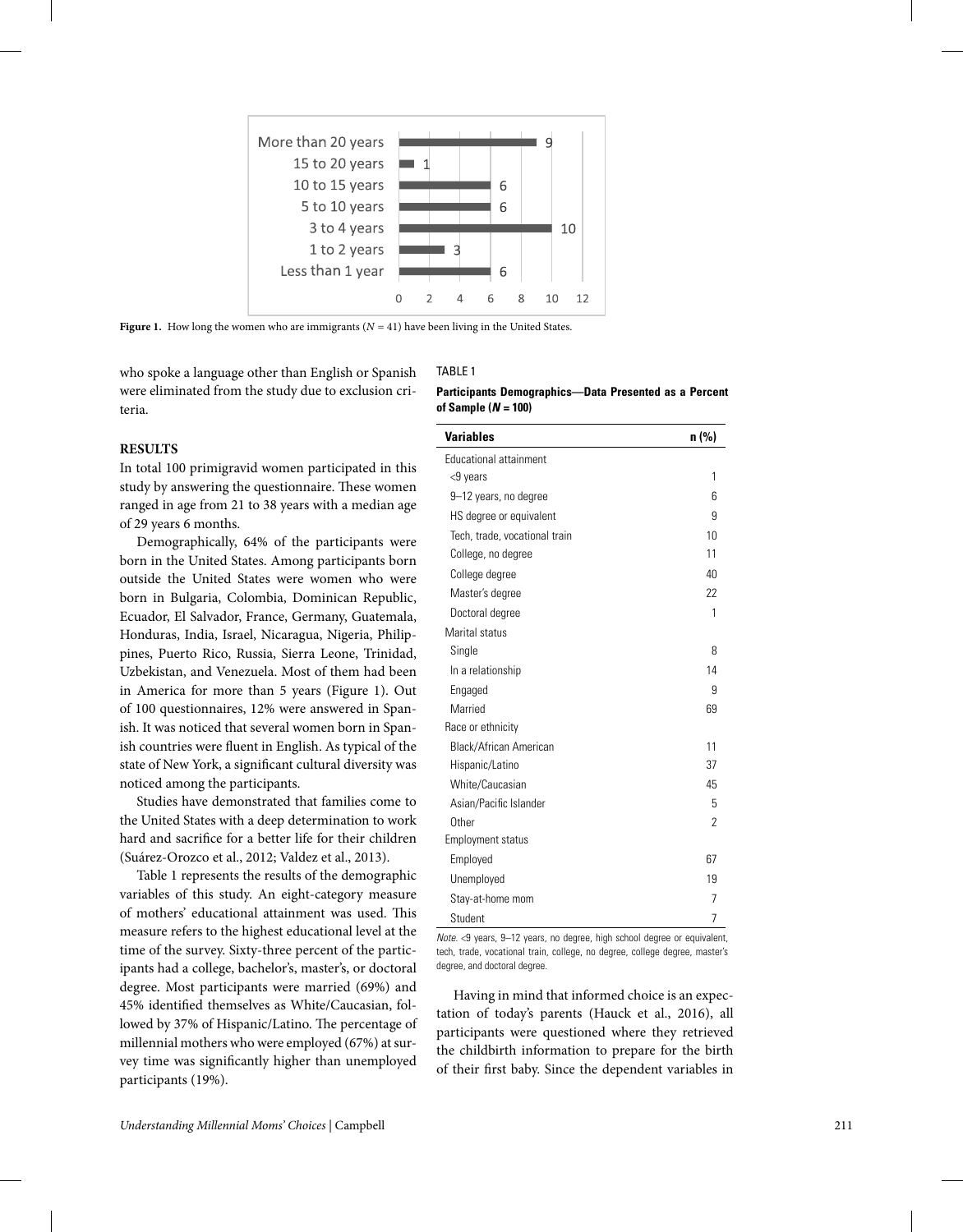#### TABLE 2

| <b>Childbirth Education Variables—Data Presented as a Fre-</b> |  |  |  |
|----------------------------------------------------------------|--|--|--|
| quency of Responses                                            |  |  |  |

| <b>Variables</b>                                    | <b>Frequency</b> |
|-----------------------------------------------------|------------------|
| Apps with pregnancy/childbirth information          | 46               |
| Childbirth education class                          | 21               |
| Employer                                            |                  |
| Friends/family                                      | 42               |
| General medical or health websites                  | 12               |
| Health plan                                         | 2                |
| Maternity care provider                             | 31               |
| Pregnancy/childbirth websites for pregnant<br>women | 56               |
| State or federal government agencies                | 1                |
| Television                                          | 3                |

this question solicit multiple responses, (i.e., subjects' selected all that applied) inferential statistical analyses were limited. The percent choosing each item is included in the descriptive statistics (Table 2).

According to the results, websites designed to promote information about pregnancy and childbirth were the most mentioned sources where our participants got their childbirth education. A frequency of 56 times was noted to this answer followed by the usage of mobile apps with pregnancy/childbirth information, which was mentioned 46 times by the participants.

Studies have shown that the 21st century women in childbearing age utilize the Internet as a resource for all types of information (Buultjens et al., 2012; Lewallen & Côté-Arsenault, 2014; Martin et al., 2013).

Not too long ago this reality was a little different, as can be observed in the results of research done in Australia between November 2010 and January 2011 which found that the Internet did not play a significant role in information seeking for more than half of the women in the study. The authors believed that the available sources of information did not meet the study participants' needs (Grimes et al., 2014). Two years after this study, however, websites, forums, and Google were pointed out by mothers as a primary source of information about pregnancy (Owen, 2013).

Participants expressed that technology-based media such as websites and apps containing pregnancy, childbirth, and baby care information, are their primary resource to obtain perinatal health education.

Laura Owen, a blogger, and mother, wrote about the practicality and drawbacks of relying on the Internet, especially through Google search, to obtain health information during pregnancy (Owen, 2013). A survey conducted by this same author showed that most of the respondents spent at least an hour a week searching for pregnancy information online.

According to the Citrix Mobile Analytics Report (2015), mobile health app subscribers using women's health monitoring apps decreased from 47% in 2013 to 14% in 2015. Top pregnancy-related apps listed by the report were "The Bump," "I'm Expecting," "Pregnancy," and "My Pregnancy." The report also demonstrates that the busy hours in which most data are generated is around 8–11 a.m. Global device enrollment increased by 72% from 2013, meaning that more and more people, in general, are using and managing mobile devices (Citrix Mobile Analytics Report, 2015).

The third popular choice by surveys in this study was for childbirth education received from family members and friends, chosen 42 times by the participants. The literature supports the fact that, for many young women, the primary communication source through which childbirth information is conveyed lays outside the formal health-care system (Edmonds et al., 2015). Friends and family are important sources of information in pregnant women's lives and even though they may be less knowledgeable, compared to maternity care providers, they give pregnant women advice during pregnancy (Verma et al., 2016).

In our survey, the maternity/health-care providers were mentioned 31 times as a source of childbirth education. Despite the fact that physicians and health-care providers give an orientation and education about pregnancy during prenatal visit at the clinic, childbearing women still require additional information to improve their confidence and used the Internet before a prenatal visit or immediately after a visit (Huberty et al., 2013; Sayakhot & Carolan-Olah, 2016). Since the information is available 24/7 on websites, forums, and Google, the Internet is used as a primary source of information about their pregnancy (Owen, 2013).

Although our results may reveal a change in the trend of having Internet resources, as opposed to having health-care providers as a primary resource for health-care education during pregnancy, it does not mean that first-time mothers don't value the information received from their maternity care provider. The results of a larger survey conducted by Declercq et al. (2013) shows that 76% of first-time mothers' participants rated the information about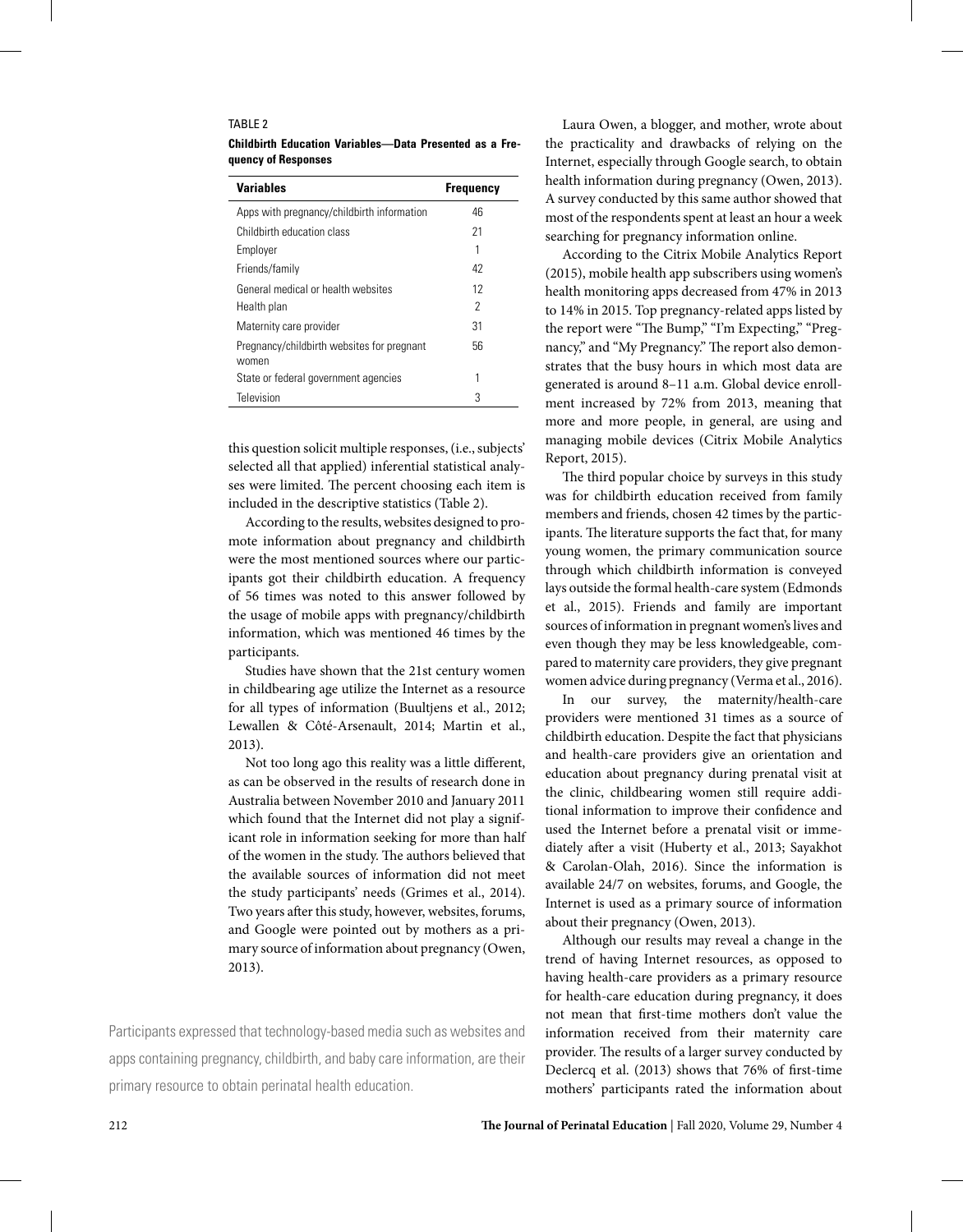#### TABLE 3

| <b>Variables of Birth</b><br>Type $(B.T.)$          | % Planned<br>B.T. | % Experienced<br>B.T. |
|-----------------------------------------------------|-------------------|-----------------------|
| Natural vaginal<br>birth without pain<br>medication | 35                | 14                    |
| Vaginal birth with<br>pain medication               | 63                | 53                    |
| Water hirth                                         | 1                 | N                     |
| Cesarean surgery<br>hirth                           |                   | 33                    |

**Childbirth Type Variables—Data Presented as a Percent of Sample (***N* **= 100)**

pregnancy and childbirth received from maternity care providers as very valuable.

Data analysis results about the kind of birth the participants were planning to have and the kind of birth they end up experiencing are presented in Table 3. As will be reviewed later in this article, there is no statistically significant correlation between confidence in the birth planning, nor the kind of birth experience the participants had.

When questioned about the attendance at live childbirth classes, only 24% of participants answered yes. Among those who engaged in live childbirth classes 7% went to a 4-week series of classes, 13% attended a weekend class, 2% received private classes, and 6% stated to have other formats of classes. Among the participants who attended live childbirth classes, 33% stated that the classes took place in a hospital setting.

Considering the childbirth preparation experienced during pregnancy, women were asked to describe on a scale from 0 to 10, (where 0 means very poor and 10 very confident) how well prepared they believed they were for their childbirth experience. For this question, a mean of 7.34 was obtained. According to this study, the participants' sense of preparedness was not found to be statistically significant to influence the type of birth (Figure 2). Fifty percent of participants had the kind of childbirth they wanted to have, regardless of how well prepared they felt to be.

Using the survey question number 17 as an alternate dependent variable, analyses of all other variables was performed. The only relationship found to be significant were employment status and confidence in preparation. Unemployment status was found to be significantly related to higher levels of confidence in preparation, as compared to the student group (ANOVA with Bonferroni adjustment, mean difference = 2.46, *p* = .027, *N* = 74).

Our survey investigated the reason why most of the participants did not attend a live childbirth class. Their answers revealed that 42.7% were not interested in live childbirth classes, 29.3% did not have the time to go to the classes, and 10.7% stated that they could not find a group to attend. Some participants (8%) found live classes too expensive and 9.3% did not attend for different reasons.

One of our last five questions was: "Did you participate in online childbirth classes?" To that question, 95% of the participants answered "no." As an author, I have two thoughts on that: #1: Educational classes require the availability of time from the students and millennial moms are seeking fast answers, straight to the point of their needs. Substantiating results from Citrix Mobile Analytics Report (2015) 4.6 minutes is a daily average mobile data subscriber engagement time and the longest mobile data engagement periods of 9 minutes occur at noon, 9 p.m. and 10 p.m. If millennial moms are searching on their mobile phone for childbirth education, most likely they do not want to spend too much time on one topic, just like the rest of the population using mobile smartphones and tablets. #2: Online classes with credible information can be expensive while several websites provide evidence-based, pregnancyrelated topics such as diet, childbirth education, and breastfeeding, free of charge. Some examples can be found listed in Figure 3.

Participants were asked, "What was the name of the online childbirth program you participated in?" Their answers were not very specific to a program of formal classes, considering the significantly large amount of diverse information that can be retrieved from sites mentioned. Some responses were: "I'm expecting"; "I don't remember" "BabyCenter.com"; and "YouTube."

From a given list of websites, participants were asked if, during their pregnancy, they used any one of the listed websites at least once a week to educate themselves about pregnancy, labor, birth, and/or postpartum. The list of websites was created based on the professional experience of the author as a parent and child educator. Participants could choose more than one answer to this question and an average of three websites were chosen. The participants could also include other websites not mentioned in the survey questionnaire. The content of the websites was not reviewed nor analyzed in this study.

According to their answers, the number one website used by the participants was the Baby Center (Table 4). As a member of the Johnson & Johnson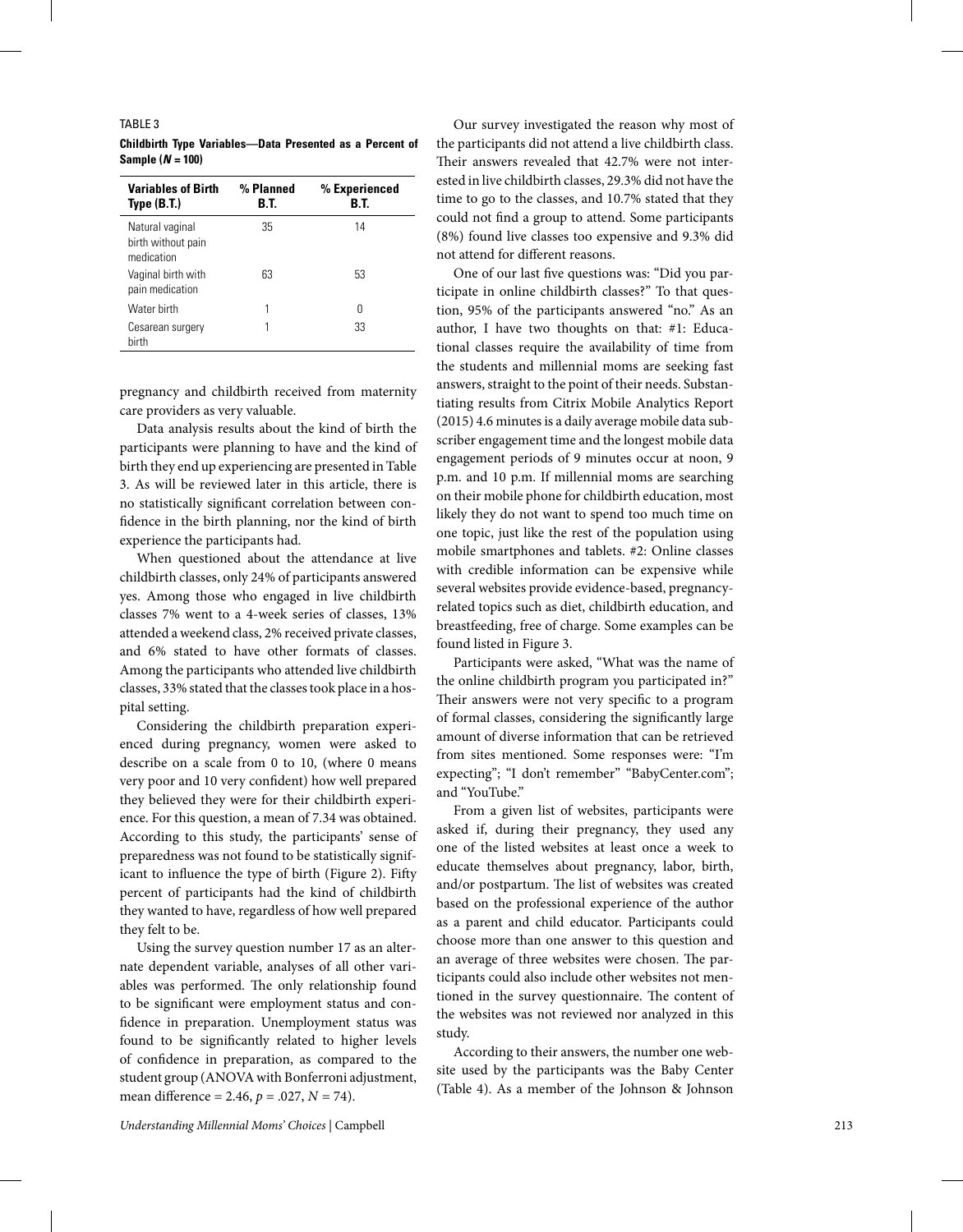

Preparedness for Childbirth Experience (n=100)

you think you were, considering the childbirth preparation you had during pregnancy?

| <b>Institution Name</b>                    | <b>Website address</b>                  |
|--------------------------------------------|-----------------------------------------|
| American Academy of Pediatrics             | aap.org                                 |
| American College of Nurse-Midwives (ACNM)  | midwife.org                             |
| <b>Breastfeeding Partners</b>              | breastfeedingpartners.org               |
| Centers for Disease Control and Prevention | cdc.gov                                 |
| Childbirth Connection                      | childbirthconnection.org                |
| Healthy Mom & Baby                         | Health4Mom.org                          |
| Lamaze International                       | lamaze.org                              |
| March of Dimes                             | marchofdimes.org                        |
| Choose My Plate                            | choosemyplate.gov                       |
| National Institutes of Health (NIH)        | nih.gov                                 |
| WIC Program - Women, Infants and Children  | health.ny.gov/prevention/nutrition/wic/ |

**Figure 3.** Sample of websites providing evidence-based, free of charge, pregnancy-related topics.

family companies, Baby Center LLC claims to reach over 45 million parents a month from all over the world through its 11 owned and operated properties, in 9 different languages. In the United States, according to babycenter.com, 8 in 10 new and expectant moms online utilize Baby Center each month, which makes this website and app the most popular pregnancy and parenting digital destination (Baby Center, 2017).

The search engine Google was the second most chosen website by those surveyed. On this platform new mothers to be can find information related to any topic that they can imagine. However, the results of their search do not necessarily give them access to valuable professional health information or evidence-based guidance. To illustrate this statement, the author of this study googled the topic "Is it normal to feel dizzy during pregnancy?" and, in 0.52 seconds she gained access to 12,400,000 results/answers to that question. The results appear as per order of relevance according to Google Search Engine Optimization—SEO (Google, 2010). By using an SEO methodology as a strategy, any website can increase their probability of obtaining a high-ranking placement on Google search engine results pages (SERPs), regardless of the accuracy of the information being conveyed to their visitors. This unimaginable amount of results obtained in less than a second can be very overwhelming to a new mother-to-be seeking health-care information online. In addition, it is very difficult for new mothers to choose reliable resources online considering all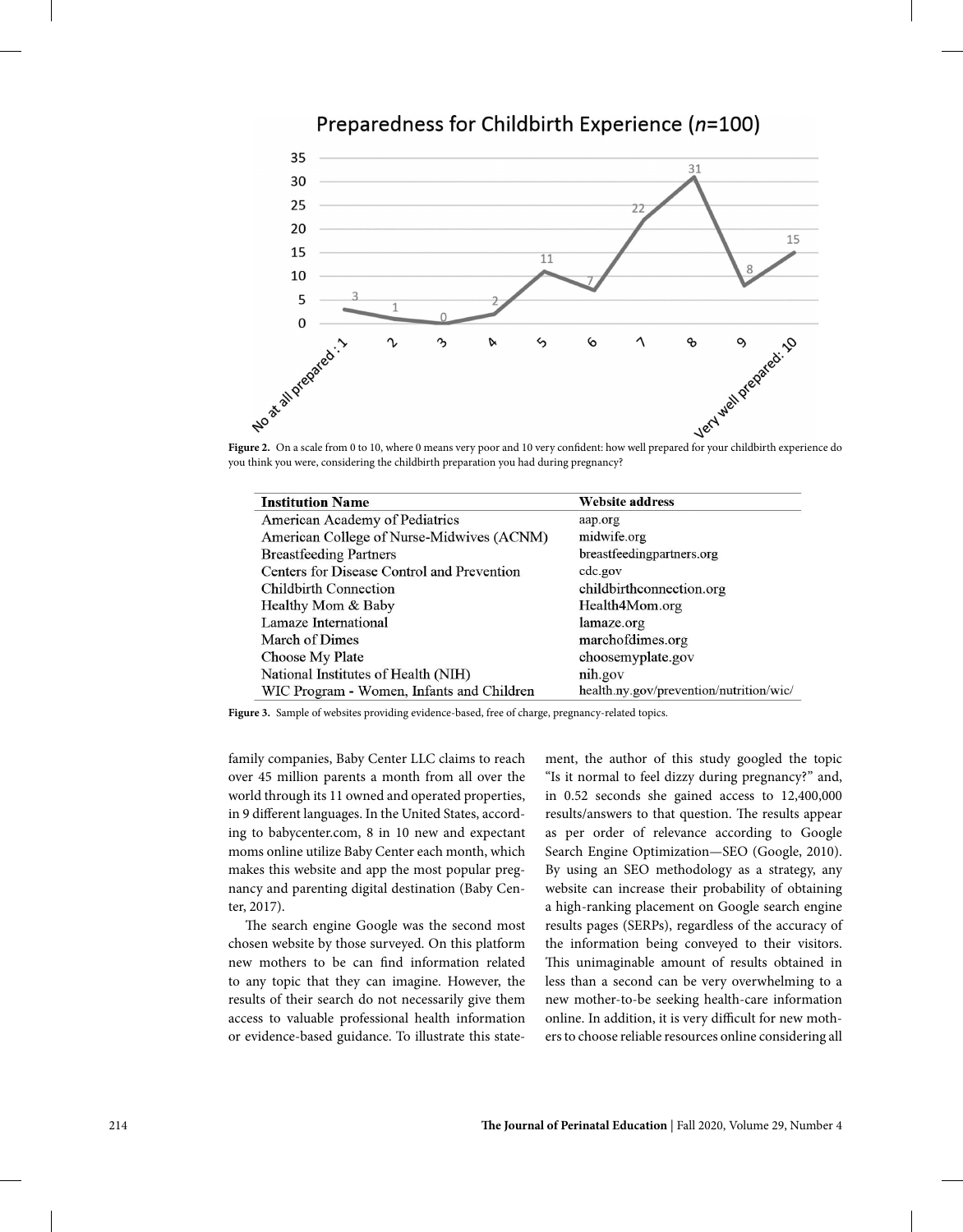#### TABLE 4

**Rank of Websites Visited by the Participants During Pregnancy for Online Health-Care Information**

| <b>Rank</b> | Website                      | <b>Number of Time</b><br><b>Mentioned by</b><br><b>Participants</b> |
|-------------|------------------------------|---------------------------------------------------------------------|
| 1           | <b>Baby Center</b>           | 75                                                                  |
| 2           | Google Search Engine         | 69                                                                  |
| 3           | The Bump                     | 50                                                                  |
| 4           | YouTube                      | 34                                                                  |
| 5           | Baby Bump                    | 27                                                                  |
| 6           | Other (websites in)          | 27                                                                  |
| 7           | Pinterest                    | 19                                                                  |
| 8           | Facebook                     | 16                                                                  |
| 9           | La Leche League              | 7                                                                   |
| 10          | Lamaze Parents               | 4                                                                   |
| 11          | <b>Childbirth Connection</b> | 0                                                                   |

the biases and advertisements presented in some of the websites.

Website resources such as Childbirth Connection, La Leche League, and Lamaze were among the least visited websites by the participants of this study. Unfortunately, this finding exemplifies the lack of guidance that mothers have when it comes time to choose online resources with solid evidence-based information.

By visiting some of the pregnancy, birth and infant care-related websites and apps chosen by the participants, it became clear to the author that the impetus of widespread online health-care information is greatly supported by multinational companies who see this as a perfect marketing area to present their pregnancy/mother/baby-related products to a very specific population.

The last question asked to the participants was, "Did you wish you had done something different to prepare for the birth of your first baby?" The participants who answered yes were invited to provide a short explanation.

Among the 12 questionnaires answered in Spanish, only two participants said they had wished that they prepared differently for the birth of their first baby. The first one wished she had done more exercises during pregnancy and the second one wished she had communicated with the doctor about the pain she was feeling during labor, instead of talking to the nurse. She felt that the nurse did not understand her well.

Of the 86 survey questionnaires that were answered in English, most of the participants considered themselves well prepared to give birth, however 38.3% of participants stated they wished they had done something different to prepare for the birth of their first baby. Some of the comments were that the participants wished they had done more exercise for the labor, attended Lamaze childbirth classes, and breastfeeding classes, spoken up more at doctor visits during pregnancy, received more information from OB-GYN, and researched/received more information on actual labor techniques and procedures. According to Mueller et al. (2020), women who are knowledgeable about the risks and benefits of intrapartum interventions such as induction, augmentation, and cesarean surgery, may have a greater capacity to be involved in the decision-making related to those medical procedures.

A few participants wished they had had everything prepared at least a month in advance to go to the hospital. Some participants verbalized they wished to have had more education about potential issues that can arise during labor and what those implications were. Others wished to have had more education on cesarean surgery and to have known more exercises to change the baby's position during labor.

Qualitative data analysis could have been done to better understand these open-ended answers; however, the author believes that the data collection ended before the saturation of data was achieved for the topic. Therefore, a simple description of statements is presented in this article.

# **DISCUSSION**

By applying the transition theory to the human phenomena of giving birth and becoming a mother, it is possible to observe a complex and multidimensional social movement, that over time, causes changes in identities, roles, relationships, abilities, and patterns of behavior (Meleis, 2011). As professional nurses, we are the primary caregivers of clients and their families who are undergoing transitions (Meleis, 2011), and, in collaboration with other childbirth educators, we have the responsibility to assure that they have access to all available tools to prepare efficiently for the arrival of their babies.

Participants expressed that technology-based media such as websites and apps containing pregnancy, childbirth, and baby care information, are their primary resource to obtain perinatal health education. The second most utilized resource for childbirth education chosen by the participants of this study was friends/family, followed by maternity health-care providers and live childbirth education classes.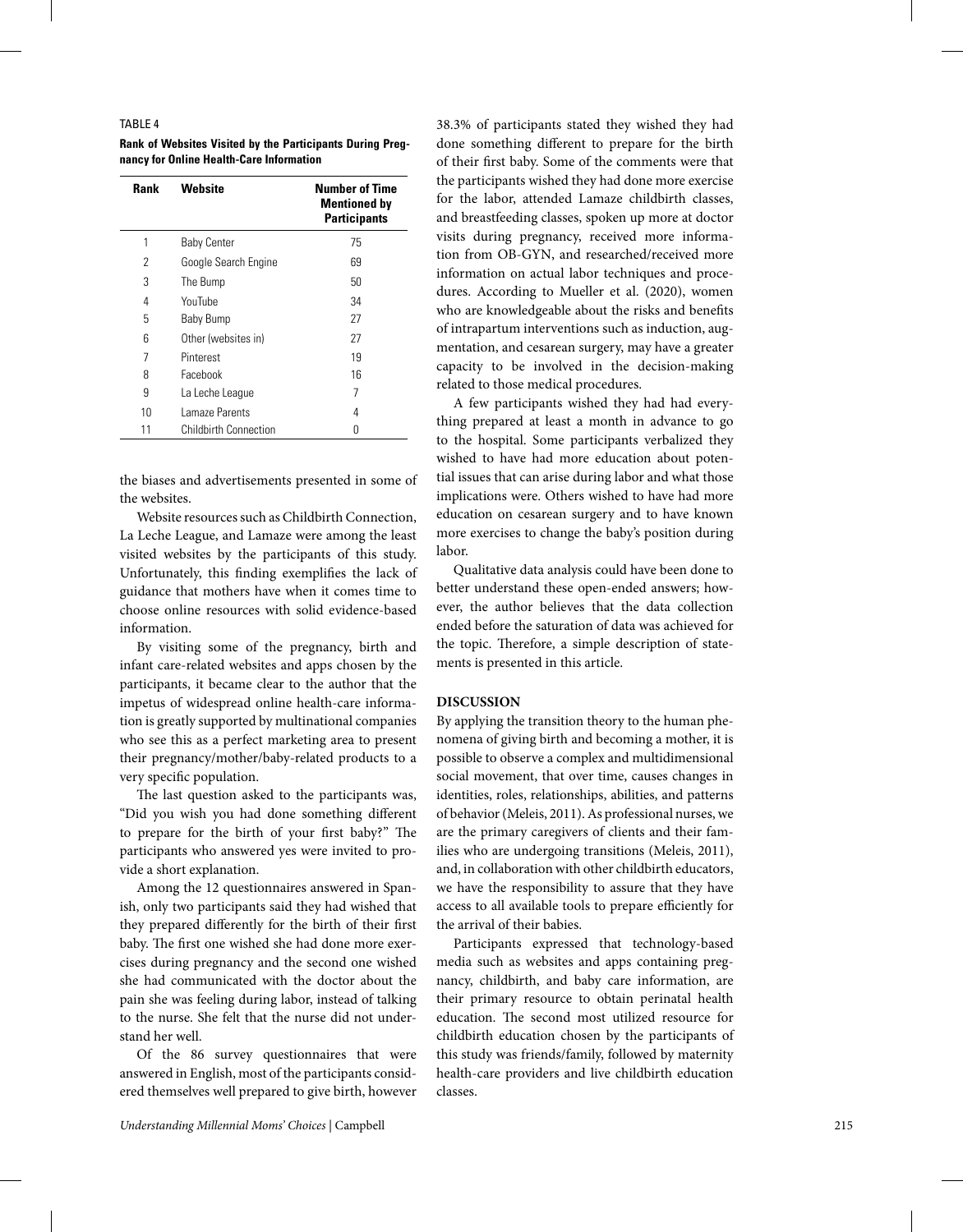Our findings correlated with a recent study that found an increasing number of U.S. adults that use the Internet, popular social media sites, and e-mail at least occasionally, whether accessed with a smartphone or computer. Women living in urban areas are more likely to use and share information on these platforms (Duggan & Smith, 2013;Duggan et al., 2015).

Although individuals may obtain medical and educational information in a variety of different ways (Asiodu et al., 2015), the complexity of determining and evaluating the effectiveness of certain resources is a contributing factor in why there is still no evidence-based, standardized guidance for electronic-based health-care resources. With the advent of social media and increased Internet usage and access, creating more innovative interventions to engage millennial mothers must be a priority of health care.

When we put health-care education in the spotlight of technology, it is notable that this industry is embracing Internet mobile technology. More research is suggested to investigate the evidence base behind the vast educational resources available online.

Internet access, and engagement on social media platforms, especially through mobile devices was noticed to be of importance for this study's target population. With no signs of slowing, mobile device usage is a growing social segment, in both volume and sophistication, for consumer and business markets (Citrix Mobile Analytics Report, 2015). Thus, social media technology may be one way to address childbirth education.

This study shows that social support remains an essential aspect of a healthy childbirth experience and women are widely connected to family members and friends to get the information they need to walk through childbearing age. Another study also highlighted the need millennial women have for social support and how to seek it through online and offline communities (Arcia et al., 2019).

Through the results of this study, the author noticed a certain invisibility of the professional nurse during the process of parent education for childbirth. Even though health-care providers were not ranked as the top influential source of information about childbirth, the author believes that health-care providers, especially nurses, retain a professional responsibility to provide childbirth education and counseling to all pregnant women.

Childbirth educators must find a way to establish their presence in social media spaces to spread health information, based on scientific evidence, free of biases, and commercial influences. At the same time, childbirth educators should be mindful that electronic spaces designed to promote health information for millennial mothers must be visually attractive, interactive, rich in illustrations, and capable of transmitting valuable information using few written words.

## **IMPLICATIONS FOR PRACTICE**

Quality health-care practices demand the use of evidence-based information. The responses provided by the participants in this study suggested the need to enhance current childbirth information into culturally friendly and evidence-based technological information. Websites, apps, and social media are important information channels to reach and disseminate valuable childbirth education for millennial primigravid women. However, these channels are not currently being used to their full potential, considering the amount of information available and lack of guidance and clarity to deliver trustworthy health-care information.

These findings are fertile areas with much research to be explored. By understanding millennial moms' choices, childbirth educators gain the opportunity to create better educational strategies and support to Internet savvy women who are seeking online health-care information. Data from this study can be used to design the structure and content for Internetdriven educational strategies that aim to promote informed decision-making and women engagement in childbirth education.

## **LIMITATIONS**

The perspectives presented in this study were from a small size purposive sample of mothers, obtained at a single facility, located in a specific geographic region of the United States. Additional research is needed to ascertain where primigravid and multiparous women, with a diverse age range, seek childbirth education and information to prepare for the arrival of their babies.

Because the use of computer-mediated technologies (such as websites, apps, and social media) was an emergent theme from the study, further research specifically focused on the use of Internetbased applications and childbirth education is recommended. Aspects such as content quality and the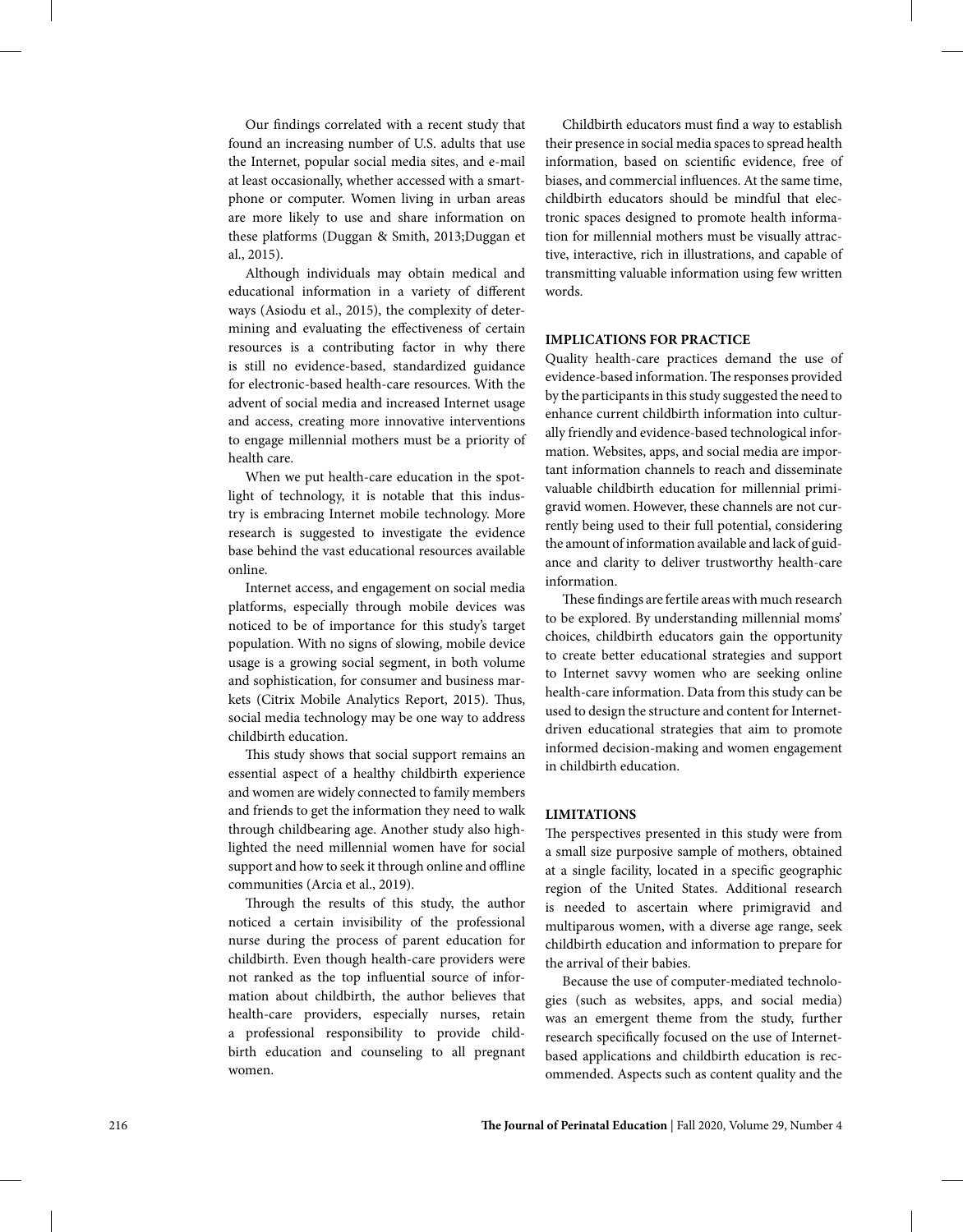presence of bias should be analyzed to promote optimized technology-based guidance to childbearing women.

## **REFERENCES**

- Ahldén, I., Ahlehagen, S., Dahlgren, L. O., & Josefsson, A. (2012). Parents' expectations about participating in antenatal parenthood education classes. *The Journal of Perinatal Education*, *21*(1), 11–17. doi:10.1891/1058-12 43.21.1.11
- Arcia, A., Stonbraker, S., & Warner, E. (2019). Continuing education module—Information needs and information-seeking processes of low-income pregnant women in relation to digital maternity education resources. *The Journal of Perinatal Education*, *28*(3), 151–162. doi:10.1891/1058-1243.28.3.151
- Asiodu, I. V., Waters, C. M., Dailey, D. E., Lee, K. A., & Lyndon, A. (2015). Breastfeeding and use of social media among first‐time African American mothers. *Journal of Obstetric, Gynecologic & Neonatal Nursing*, *44*(2), 268– 278. doi:10.1111/1552-6909.12552
- Baby Center 21st Century Mom®Insights Series, 2014 Millennial Mom Report. (2014, January). https://www.ba bycenterbrandlabs.com/docs/BabyCenter\_2014\_Mille nnial\_Mom\_Report.pdf
- Baby Center, L.L.C. (2017). *About*. https://www.babycente r.com/about
- Barimani, M., Frykedal, K. F., Rosander, M., & Berlin, A. (2018). Childbirth and parenting preparation in antenatal classes. *Midwifery*, *57*, 1–7. doi:10.1016/j.midw.2 017.10.021
- Buultjens, M., Robinson, P., & Milgrom, J. (2012). Online resources for new mothers: Opportunities and challenges for perinatal health professionals. *The Journal of Perinatal Education*, *21*(2), 99–111. doi:10.1 891/1058-1243.21.2.99
- Citrix Mobile Analytics Report (Rep.). (2015). Citrix website: https://www.citrix.com/content/dam/citrix/en\_us /documents/products-solutions/citrix-mobile-analytic s-report-february-2015.pdf
- De Vries, C. A., & De Vries, R. G. (2007). Childbirth education in the 21st century: An immodest proposal. *Journal of Perinatal Education*, *16*(4), 38–48. doi:10.1624/1 05812407X244958
- Deave, T., Johnson, D., & Ingram, J. (2008). Transition to parenthood: The needs of parents in pregnancy and early parenthood. *BMC Pregnancy and Childbirth*, *8*(1). doi:10.1186/1471-2393-8-30
- Declercq, E. R., Sakala, C., Corry, M. P., & Applebaum, S. (2007). Listening to mothers II: Report of the second national U.S. survey of women's childbearing experiences. *Journal of Perinatal Education*, *16*(4), 9–14. doi:1 0.1624/105812407X244769
- Declercq, E. R., Sakala, C., Corry, M. P., Applebaum, S., & Herrlich, A. (2013). *Listening to mothers SM III: Pregnancy and birth*. Childbirth Connection.
- Duggan, M., & Smith, A. (2013, December). *Social Media Update 2013*. Pew Research Center. https://www.pewr esearch.org/internet/2013/12/30/social-media-update -2013/
- Duggan, M., Ellison, N. B., Lampe, C., Lenhart, A., & Madden, M. (2015, January). *Social media update 2014*. Pew Research Center. https://www.pewresearch.org/intern et/2015/01/09/social-media-update-2014/
- Edmonds, J. K., Cwiertniewicz, T., & Stoll, K. (2015). Childbirth education prior to pregnancy? Survey findings of childbirth preferences and attitudes among young women. *The Journal of Perinatal Education*, *24*(2), 93–101. doi:10.1891/1058-1243.24.2.93
- Google. (2010, October). Search engine optimization *starter guide*. https://static.googleusercontent.com/me dia/www.google.com/en//webmasters/docs/search-en gine-optimization-starter-guide.pdf
- Grimes, H. A., Forster, D. A., & Newton, M. S. (2014). Sources of information used by women during pregnancy to meet their information needs. *Midwifery*, *30*(1), e26–e33. doi:10.1016/j.midw.2013.10.007
- Hauck, Y., Fisher, C., Byrne, J., & Bayes, S. (2016). Mindfulness-based childbirth education: Incorporating adult and experiential learning with mindfulnessbased stress reduction in childbirth education. *The Journal of Perinatal Education*, *25*(3), 162–173. doi:10. 1891/1058-1243.25.3.162
- Huberty, J., Dinkel, D., Beets, M. W., & Coleman, J. (2013). Describing the use of the internet for health, physical activity, and nutrition information in pregnant women. *Maternal and Child Health Journal*, *17*(8), 1363–1372. doi:10.1007/s10995-012-1160-2
- IBM Corp. (2013). *IBM SPSS statistics for windows (22)*. IBM Corp.
- Karlström, A., & Rising-Holmström, M. (2019). Parental groups during pregnancy and the child's first year: Swedish parents experiences. *The Journal of Perinatal Education*, *28*(1), 19–27. doi:10.1891/1058-1243.28. 1.19
- Lewallen, L. P., & Côté-Arsenault, D. Y. (2014). Implications for nurses and researchers of internet use by childbearing women. *Nursing for Women's Health*, *18*(5), 392–400. doi:10.1111/1751-486X.12147
- Lothian, J. A., & Hotelling, B. A. (2012). Continuing education module top 10: Tips on teaching Lamaze classes. *The Journal of Perinatal Education*, *21*(4), 248–252. doi:10.1891/1058-1243.21.4.248
- Martin, D. K., Bulmer, S. M., & Pettker, C. M. (2013). Childbirth expectations and sources of information among low- and moderate-income nulliparous pregnant women. *The Journal of Perinatal Education*, *22*(2), 103–112. doi:10.1891/1058-1243.22.2.103
- Meleis, A. I. (2011). *Theoretical nursing: Development and progress* (5th ed.). Wolters Kluwer Health/Lippincott Williams & Wilkins.
- Meleis, A. I., Birch, E. L., & Wachter, S. M. (2013). *Women's health and the world's cities*. University of Pennsylvania Press. http://site.ebrary.com/id/10642711
- Meleis, A. I., Sawyer, L. M., Im, E.-O., Messias, Hilfinger., K, D., & Schumacher, K. (2000). Experiencing transitions: An emerging middle-range theory. *Advances in Nursing Science*, *23*(1), 12–28. doi:10.1097/00012272-20000900 0-00006
- Mueller, C. G., Webb, P. J., & Morgan, S. (2020). The effects of childbirth education on maternity outcomes